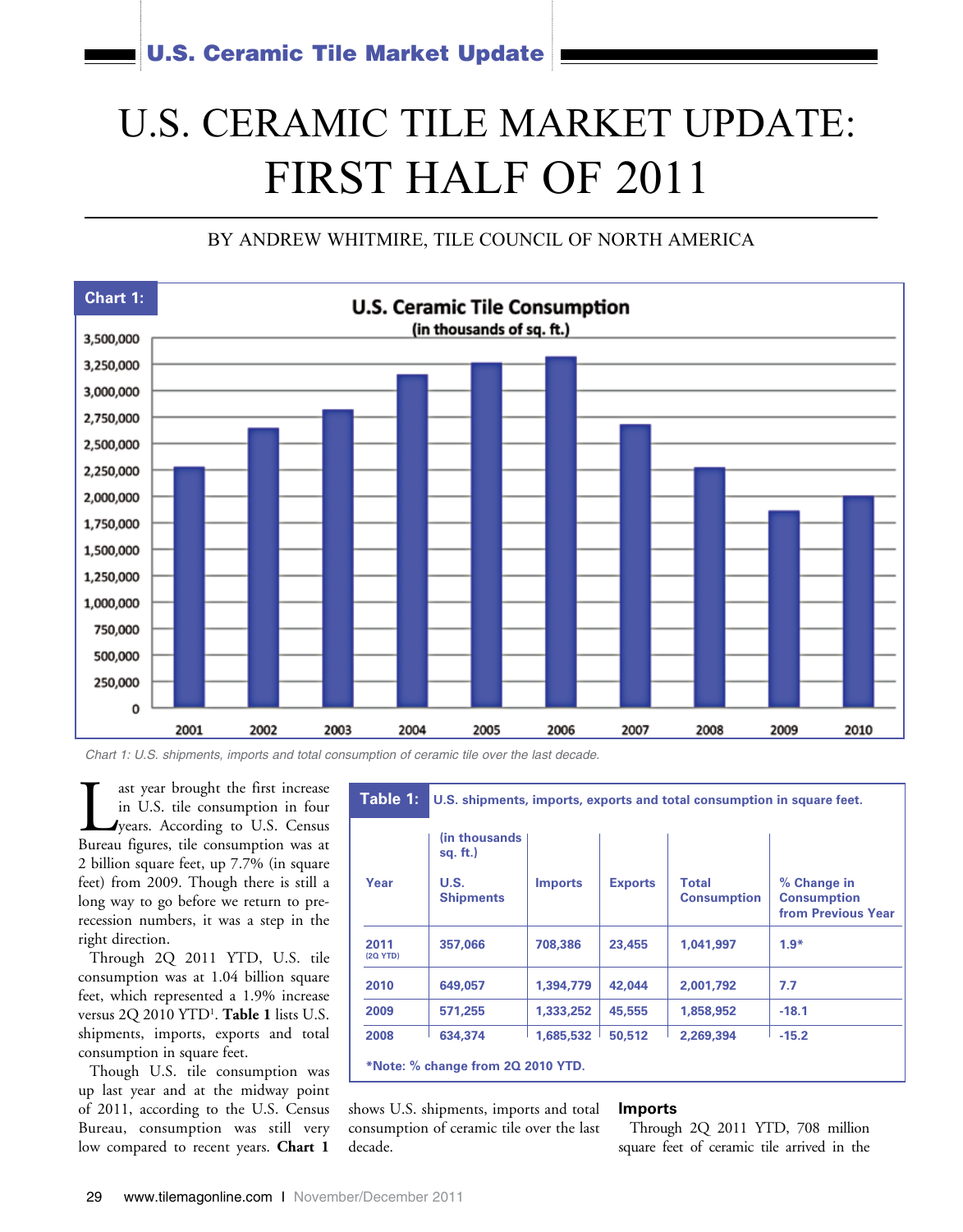# U.S. Ceramic Tile Market Update



*Chart 2: Percent share of U.S. imports for the top five countries over the past five years.*

| Table 2:       |                                      | The top five countries from which tile was imported (in square<br>feet) in 2Q 2011 YTD and, for comparison, their 2Q YTD totals |                                      |                       |                       |
|----------------|--------------------------------------|---------------------------------------------------------------------------------------------------------------------------------|--------------------------------------|-----------------------|-----------------------|
|                |                                      | over the past two years.                                                                                                        |                                      |                       |                       |
| <b>Country</b> | <b>Sq. Ft. 20</b><br><b>2011 YTD</b> | <b>Sq. Ft. 20</b><br><b>2010 YTD</b>                                                                                            | <b>Sq. Ft. 20</b><br><b>2009 YTD</b> | 2011/2010<br>% Change | 2010/2009<br>% Change |
| <b>Mexico</b>  | 218,631,027                          | 221.015.717                                                                                                                     | 183,479,873                          | $-1.1%$               | 20.5%                 |
| <b>China</b>   | 177.150.156                          | 156.974.648                                                                                                                     | 127.123.569                          | 12.9%                 | 23.5%                 |
| <b>Italy</b>   | 125,257,677                          | 130.474.719                                                                                                                     | 113,011,921                          | $-4.0%$               | 15.5%                 |
| <b>Brazil</b>  | 44.224.581                           | 41.892.515                                                                                                                      | 59,372,449                           | 5.6%                  | $-29.4%$              |
| <b>Spain</b>   | 37,412,941                           | 35,587,651                                                                                                                      | 37.537.103                           | 5.1%                  | $-5.2%$               |
|                |                                      |                                                                                                                                 |                                      |                       |                       |

U.S. This was a decrease of 2.9% from 2Q 2010 YTD, in which 730 million square feet of ceramic tile were imported, but an 11.1% increase from 2Q 2009 YTD totals.

Imports made up 68.0% of U.S. tile consumption (in square feet) through 2Q 2011 YTD -- their lowest percentage since 1998. Imports' share of U.S. tile consumption has declined five years in a row as demand for domestically produced tile has steadily increased.

**Table 2** shows the top five countries from which tile was imported (in square feet) in 2Q 2011 YTD and, for comparison, their 2Q YTD totals over the past two years.

Through 2Q 2011 YTD, Mexico remained the top exporter to the U.S. in square feet, with a 30.9% share of U.S. imports, its highest share on record. Mexico has held the top position since 2008, and its share of U.S. imports has increased each of the last eight years.

China held the second position, comprising 25.0% of U.S. imports (in square feet) -- its highest share on record. Chinese-produced tile has gained market share every year since 1999, and its share of U.S. imports has doubled in the last five years.

Italy was in third place with a 17.7%

share (in square feet). U.S. consumption of Italian tile has fallen significantly over the past decade. Italy's share through 2Q 2011 YTD (in square feet) was roughly half of what it was 10 years ago.

Brazil and Spain round out the top five exporters to the U.S. (in square feet) comprising 6.2% and 5.3% respectively of U.S. imports.

**Chart 2** shows the percent share of U.S. imports for the top five countries over the past five years.

On a dollar value basis (including duty, freight and insurance), imports rose 2.6% from 2Q 2010 YTD to 2Q 2011 YTD.

Italy remained the largest exporter to the U.S. in dollar value with a 35.1% share, down from 2Q 2010 YTD, in which it comprised 36.2% of imports (in dollar value). China and Mexico had the next highest shares in dollar value, comprising 20.6% and 18.2%, respectively.

The average values of tile from the top five countries (based on square feet) from which tile was imported through 2Q 2010 YTD are shown in **Table 3**.

The per unit value of Mexican imports rose 4.3% from 2Q 2010 YTD. Chinese and Italian imports' per unit values increased 1.3% and 3.6%, respectively, from 2Q 2010 YTD.